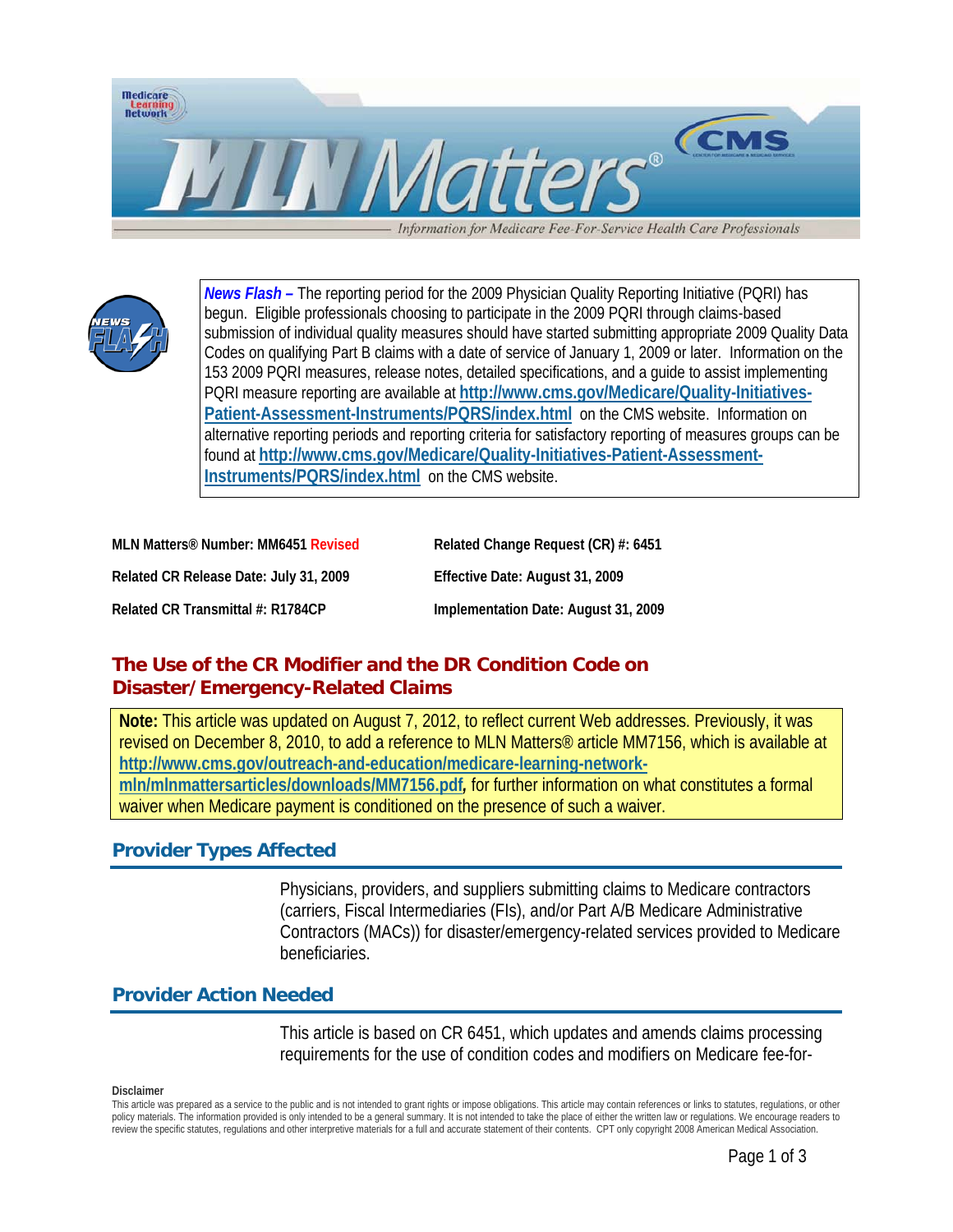service claims when the furnishing of an item or service to a Medicare beneficiary was affected by a disaster or other general public emergency. CR 6451 also establishes a new chapter in the Medicare Claims Processing Manual dedicated to standing policies and procedures applicable to disasters and other public emergencies. Please make sure your billing staff is familiar with these changes, especially if they submit claims affected by emergencies to Medicare.

## **Background**

As part of its response to the 2005 *Katrina* hurricane emergency, the Centers for Medicare & Medicaid Services (CMS) developed the "DR" condition code and the "CR" modifier to facilitate the processing of claims affected by that emergency. The DR condition code and CR modifier were also authorized for use on claims for items and services affected by subsequent emergencies. Based on that experience, the Medicare fee-for-service program is refining the uses of both the code and the modifier to ensure that program operations are sufficiently flexible to accommodate the emergency health care needs of beneficiaries and the delivery of health care items and services by health care providers/suppliers in emergency situations without adding undue administrative burden associated with claim submission. The use of the "CR" modifier and "DR" condition code indicates not only that the item/service/claim was affected by the emergency/disaster, but also that the provider has met all of the requirements CMS has issued to Medicare contractors regarding the emergency/disaster.

### **Key Points of CR 6451**

**The DR Condition Code**: The title of the DR condition code is "disaster related" and its definition requires it to be "used to identify claims that are or may be impacted by specific payer/health plan policies related to a national or regional disaster." The DR condition code is used only for institutional billing, i.e., claims submitted by providers on an institutional paper claim form CMS-1450/UB-04 or in the electronic format ANSI ASC X12 837I. In previous emergencies, use of the DR condition code was entirely discretionary with the billing provider or supplier. It no longer may be used at the provider or supplier's discretion. Effective August 31, 2009, use of the DR condition code will be mandatory for any claim for which Medicare payment is conditioned directly or indirectly on the presence of a "formal waiver."

**The CR Modifier**: Both the short and long descriptors of the CR modifier are "catastrophe/disaster related." The CR modifier is used in relation to Part B items and services for both institutional and non-institutional billing. Non-institutional billing, i.e., claims submitted by "physicians and other suppliers", are submitted either on a professional paper claim form CMS-1500 or in the electronic format

#### **Disclaimer**

This article was prepared as a service to the public and is not intended to grant rights or impose obligations. This article may contain references or links to statutes, regulations, or other policy materials. The information provided is only intended to be a general summary. It is not intended to take the place of either the written law or regulations. We encourage readers to review the specific statutes, regulations and other interpretive materials for a full and accurate statement of their contents. CPT only copyright 2008 American Medical Association.